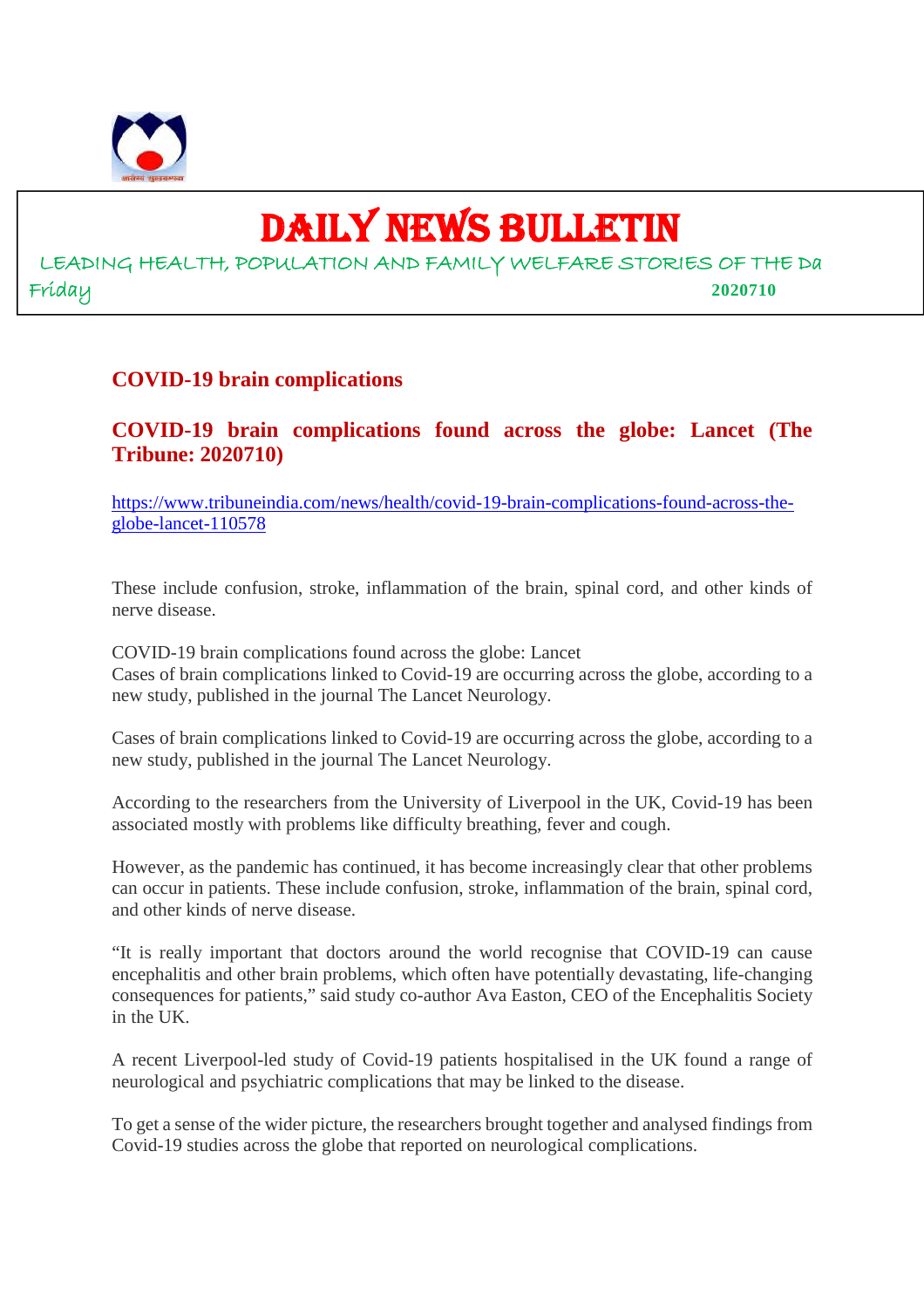The review, which included studies from China, Italy and the US among others, found almost 1,000 patients with Covid-19-associated brain, spinal cord and nerve disease.

The study found that strokes, delirium and other neurological complications are reported from most countries where there have been large outbreaks of the disease.

"Whilst these complications are relatively uncommon, the huge numbers of Covid-19 cases globally mean the overall number of patients with neurological problems is likely to be quite large," said study researcher Suzannah Lant.

According to the researchers, one of the complications found to be linked to Covid-19 is encephalitis, which is inflammation and swelling of the brain.

"We are currently pooling data from individual patients all around the world, so that we can get a more complete picture. Doctors who would like to contribute patients to this analysis can contact us via the Global Covid-Neuro Network website," the study authors wrote.

Recently another study, published this week in the journal Brain, showed that Covid-19 can cause severe neurological complications, including delirium, brain inflammation, stroke and nerve damage.

The research team had identified one rare and sometimes fatal inflammatory condition, known as ADEM, which appears to be increasing in prevalence due to the pandemic.—IANS

#### **Anti-Covid drug Remdesivir**

#### **Anti-Covid drug Remdesivir being sold for up to Rs 60K, drug controller orders clampdown on hoarders (The Tribune: 2020710)**

https://www.tribuneindia.com/news/health/anti-covid-drug-remdesivir-being-sold-for-up-tors-60k-drug-controller-orders-clampdown-on-hoarders-110170

Anti-Covid drug Remdesivir being sold for up to Rs 60K, drug controller orders clampdown on hoarders

The MRP of the drug is Rs 5,400 for a 100 mg vial.

The government has ordered a countrywide crackdown on hoarders and black marketers of antiviral drug Remdesivir—allowed for use in severe COVID-19 cases—after evidence that patients have to pay between Rs 16,000 to Rs 60,000 for it.

The MRP of the drug is Rs 5,400 for a 100 mg vial.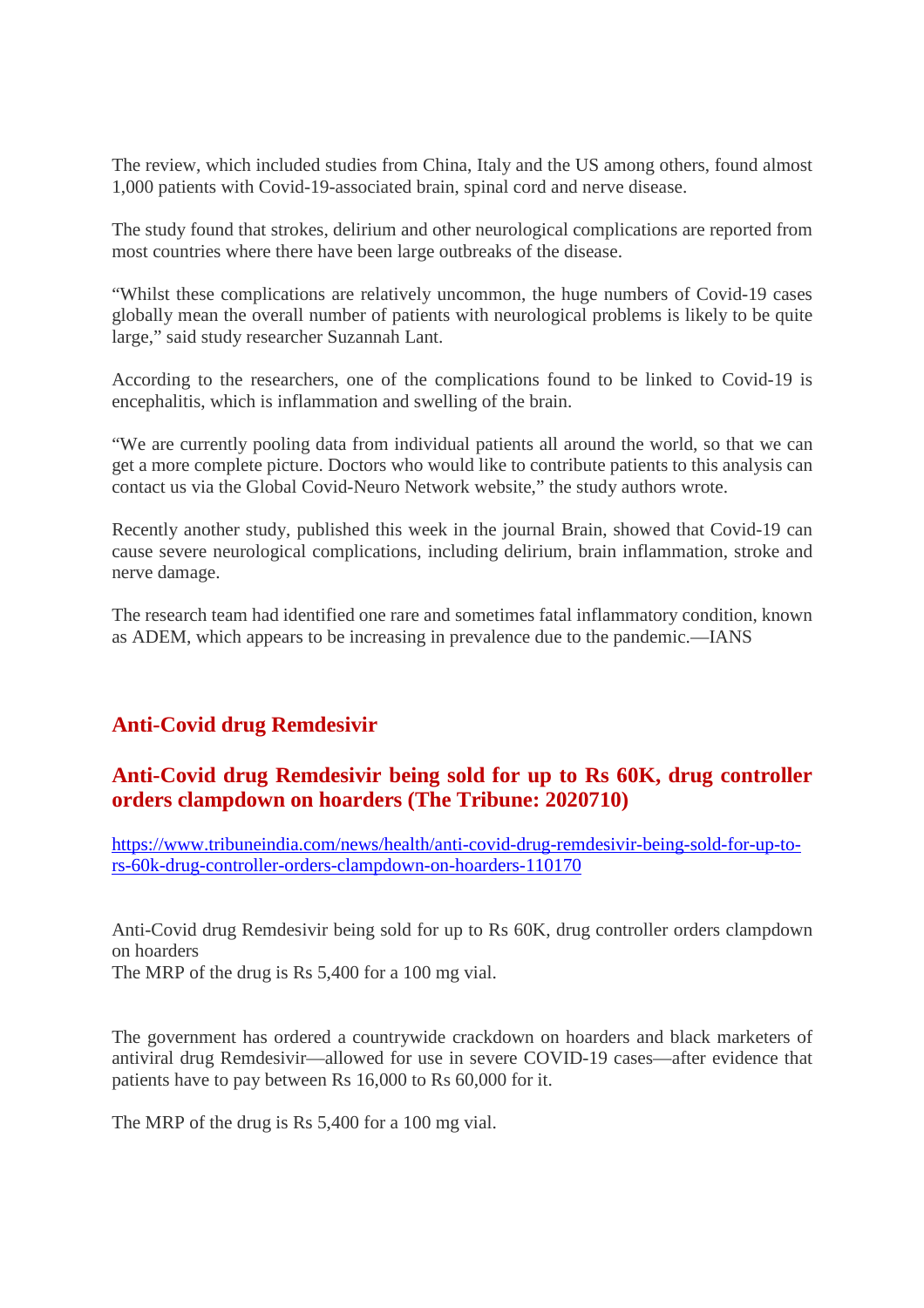Remdesivir was included in India's COVID clinical management protocol as investigational therapy to be used in patients facing oxygen stress on June 14.

The Drug Controller later clarified that the medicine will not be sold off the rack and will have to be supplied to hospitals for use in severe COVID cases.

In a letter to state drug controllers on July 6, Drug Controller VG Somani said the black marketing of the drug needs to be cracked down on and MRP strictly enforced considering the short supply of the medicine.

Somani said complaints had been received by the Health Ministry saying Remdesivir was being black marketed and sold at overpriced rates.

Remdesivir injectable formulation was recently allowed in India under emergency use authorisation.

Only three Indian companies have been permitted to manufacture its generic version after agreements with US-based drug developer Gilead. Haryana Assistant Drug Controller, Manmohan Taneja, on Wednesday said the state had taken note of the issue and directed every distributor and agent of Remdesivir to submit a daily stock and sale position. The state drug regulator's field officers have been asked to verify the same every day.

He said the state has not yet received any complaint of black marketing of the drug.

Remdesivir is still at experimental stages worldwide and is part of the WHO Solidarity Trial which is soon expected to share results of a large Remdesivir trial undergoing in many places.

Emergency use authorisation is granted for drugs still at an experimental stage but showing potential for therapy. They are yet to be proven through all stages of drug clinical trials.

#### **Covid-19: What you need to know today**

#### **Covid-19: What you need to know today (Hindustan Times: 2020710)**

https://epaper.hindustantimes.com/Home/ArticleView

India registered, in the first eight days of July, nearly a fourth of the total Covid-19 cases it has seen till July 8.

Two out of every three currently active cases were registered in these eight days (which is understandable, because it indicates a surge in cases in recent days, and also that a high number of older cases have been resolved — which one would expect with a recovery rate of 62% but still interesting), as were around 18% of all deaths from the coronavirus disease. There's a lag of roughly two weeks in the correspondence between cases and deaths, so it will probably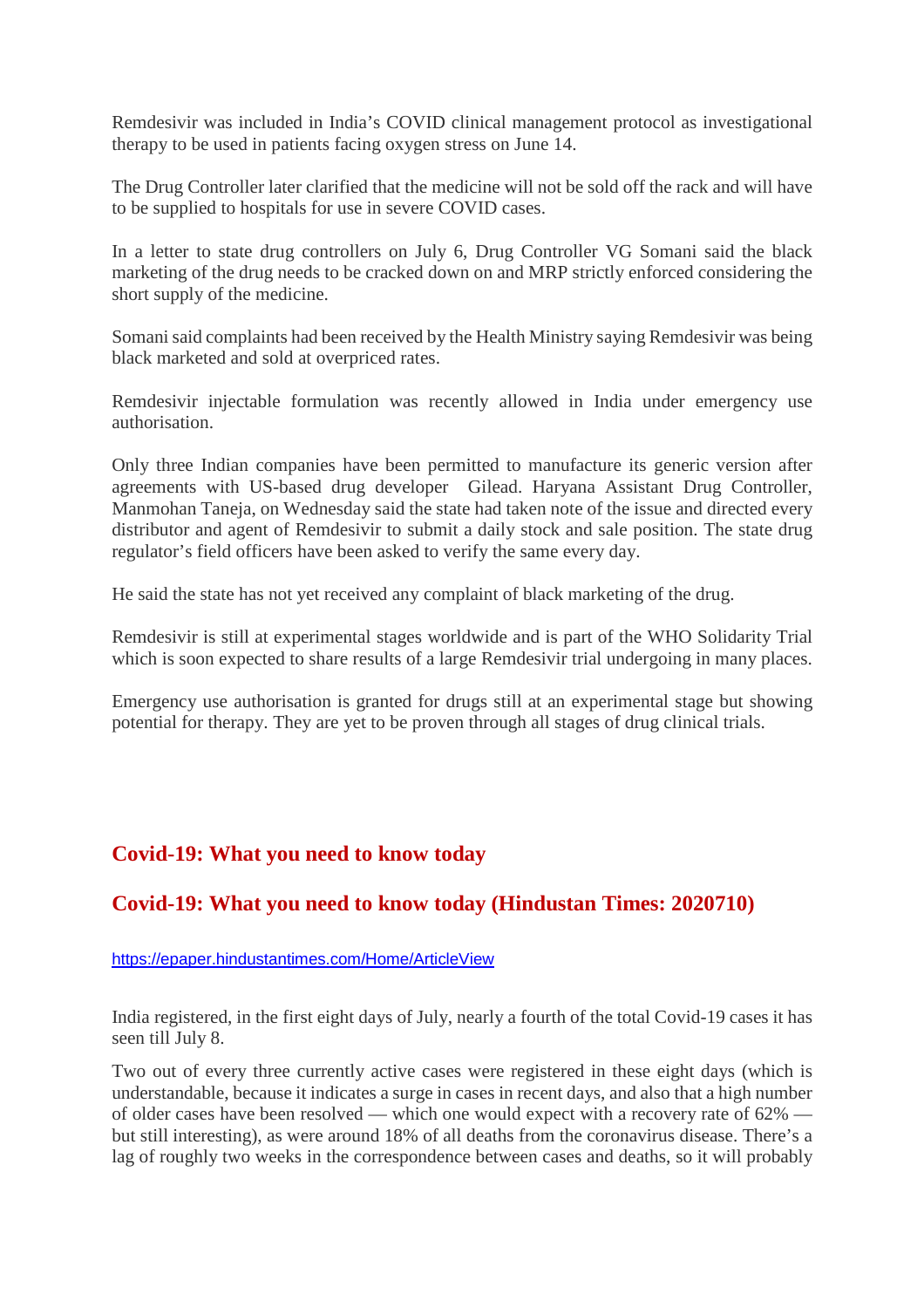make sense to look at deaths between July 14 and July 21 to understand if the country is becoming better at saving lives.

India saw 25,724 new cases of Covid-19 on Wednesday, its highest single-day tally thus far. The number of new cases has increased sharply, from around 10,000 in the middle of June to in excess of 22,000 every day this week. There isn't a similar pattern with deaths — which is, again, understandable — but the number has steadily climbed. The number of daily deaths was in the 300s in mid-June. It has largely been in the late 400s this week.

Clearly, India, as a whole, isn't flattening any curve right now. Nor, for that matter, is the US, which, like India, is seeing daily records in terms of new cases.

But Delhi appears to be — or, at the least, it is showing early signs of doing so. In the first eight days of July, the city registered a sixth of the total Covid-19 cases it has seen till July 8.

In Delhi's case, three out of every four currently active cases were registered in the first eight days of July — which means the city has a better record at resolving older cases than the country as a whole (as reflected in its recovery rate of 75%).

The Capital has seen a rise and a fall in this period. From somewhere in the 2,000s in mid-June, the number of daily cases soared to over 3,000 in the last week of the month before dipping to the early 2,000s this week. Just as with India, there isn't as clear a pattern with deaths, although two days this week have seen numbers in the 40s, the lowest since mid-June.

One reason for this is the city's high testing rate.

What about Tamil Nadu, a state that has been as aggressive as Delhi with testing? Like Delhi, it too has managed to bring its positivity rate, or the proportion of people testing positive to those tested, down from its peak. (Regions that do so are clearly testing adequately, because only that will result in positivity rates first plateauing, and then declining).

In the first eight days of July, the state registered a little more than a fourth of the total Covid-19 cases till July 8.

And almost 70% of currently active cases were registered in the first eight days of July, highlighting the surge of cases that Tamil Nadu has witnessed in this period, as well as its record at resolving older cases (60% — lower than the corresponding number for both Delhi and India as a whole).

The state has seen a sharp increase in number of new cases in this period — the numbers are off their peaks seen last week, but still in the late 3000s, higher than in mid-June. The trend is a bit muddied when it comes to daily deaths, but that number rose to the mid-60s by late June, and have stayed there.

Tamil Nadu is not flattening the curve by any measure.

Why?

It's possible that while the state has increased the depth of its testing, it hasn't increased the width — unlike Delhi, which launched rapid antigen tests for everyone in a containment zone (and not just those who met the stringent testing criteria).

That is an important lesson. Broad-based random testing of anyone willing and wanting to be tested is the way ahead.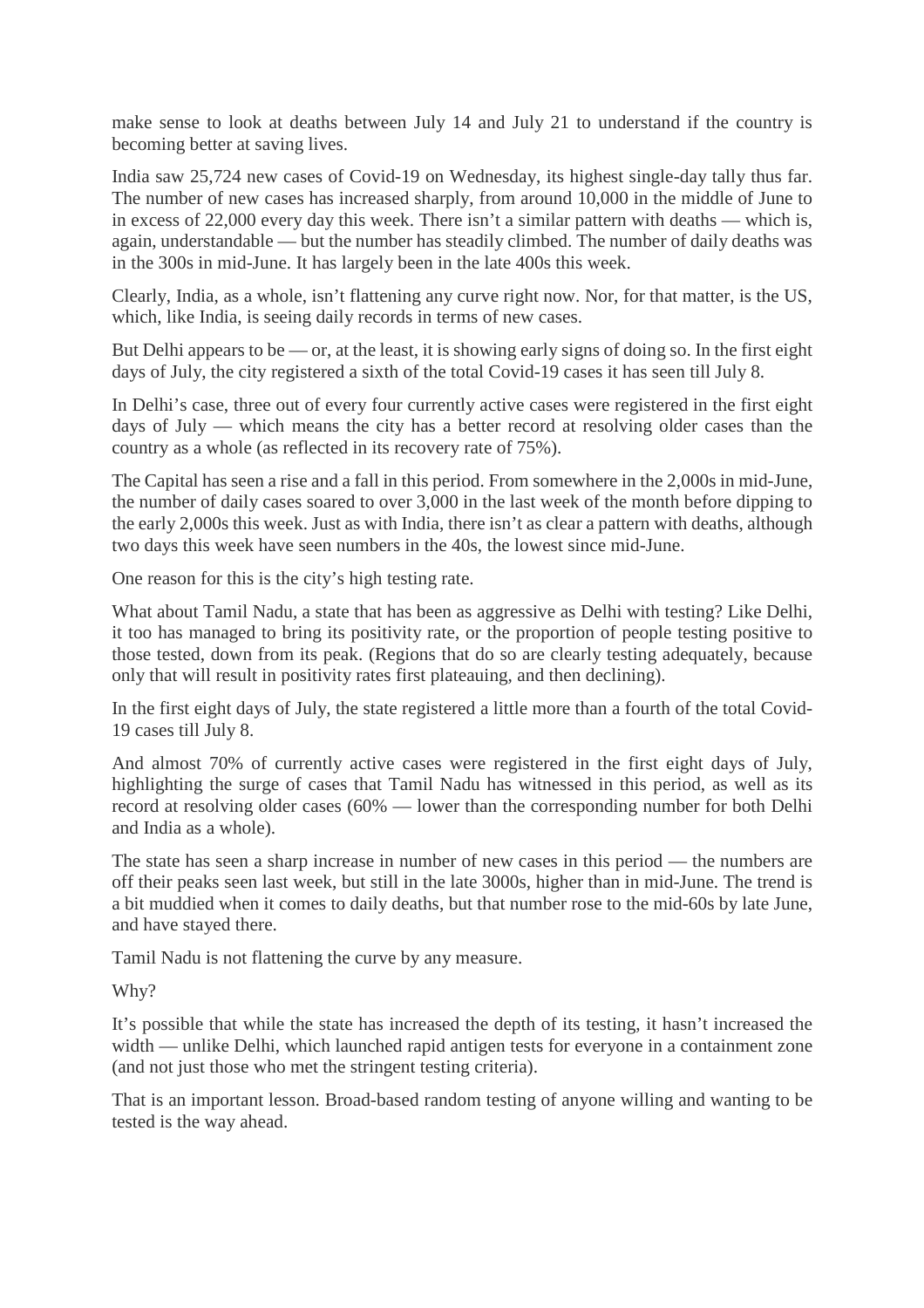#### **India's fatality rate lower than in other countries**

#### **85% deaths in 45-plus age bracket: Govt dataBRIEFING: India's fatality rate lower than in other countries; recoveries improving (Hindustan Times: 2020710)**

https://epaper.hindustantimes.com/Home/ArticleView



#### **Rhythma Kaul**

letters@hindustantimes.com

New Delhi : People over the age of 45 years, who form 25% of the country's population, account for 85% of India's Covid-19 deaths, the Union health ministry said on Thursday as it asserted that the country has been able to manage the outbreak "relatively well" with cases and deaths per million of the population here among the lowest in the world.

The findings about the age-wise distribution of deaths due to the coronavirus disease in India are in line with what scientists have observed about the global trends of the disease — it is disproportionally fatal for those who are older. Officials, however, did not release any data about breakup of cases based on gender and comorbidities.

Senior government officials, during the first Covid-19 press briefing by the health ministry in nearly a month, also reiterated that India has not yet reached the community transmission stage and said that there have only been "localised outbreaks in some geographical areas".

"There may be some localised pockets where transmission is high but as a country, there is no community transmission in India," Union health minister Harsh Vardhan said separately on Thursday after chairing 18th meeting of group of ministers on Covid-19.

The health ministry press briefing came a day after India saw the largest single-day spike in Covid-19 cases with 25,724 new infections on Wednesday, the first time more than 25,000 new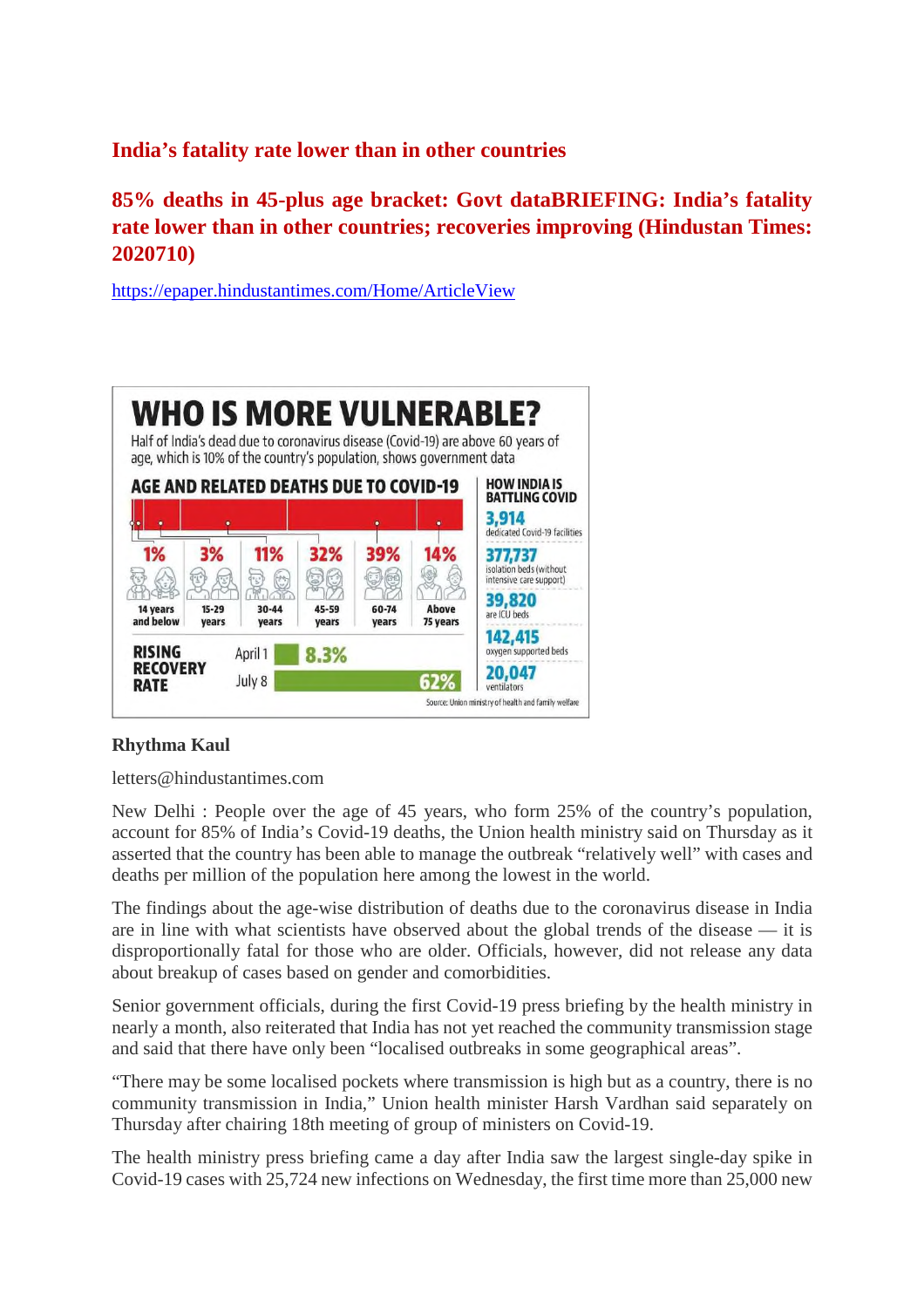cases were reported in 24 hours. As of Thursday night, 794,117 confirmed cases of Covid-19 had been detected in the country and 21,577 people had died, with 25,871 cases and 441 deaths being reported on Thursday, according to HT's Covid-19 dashboard.

Government data showed that 85% of all people who have died due to Covid-19 in the country were over the age of 45 years. People between the ages of 60 and 74 years, who are only 8% of the population, form the largest proportion of fatalities — 39%. Those older than 75 (2% of India's population) account for 14% of the total Covid deaths.

At the other end of the spectrum, people under 14 years of age (35% of the population) make up only 1% of all Covid deaths in the country, and those between 15 and 24 years of age (18% of population) constitute 3% of fatalities. Those between the ages of 30 and 44 (22% of population) account for 11% of Covid deaths, the government said.

This is the first time in two months that the government has released an age-wise breakup of fatalities in the country. The data released on May 1 showed that of the 51.2% who died were above the age of 60, 42% between 60 and 75, and 9.2%, above 75.

"In spite of a population of 1.3 billion people, India has been able to manage Covid-19 relatively well," Rajesh Bhushan, officer on special duty, Union health ministry, said.

According to the World Health Organization (WHO) report, India has 538 cases per million population while it is at least 16-17 times more in some countries, he said. "We have 15 deaths per million population, whereas we have countries where it is 40 times as much," he said.

On a question about the Covid-19 outbreak in the country entering the community transmission phase, Bhushan said, "We should not forget that in our country, 49 districts alone account for 80% of Covid-19 cases. In a country of more than 733 districts, if 49 districts account for 80%, then it is not justified to talk about community transmission."

He also highlighted data that showed that the proportion of patients who have recovered from Covid-19 has been growing steadily over the past three months, which has meant that the number of active cases in the country has not risen at an alarming rate. As the gap between active cases and recovered cases is growing, he said it ensures country's health infrastructure is not "creaking under the pressure".

As on July 9, there are total a total of 3,914 dedicated Covid-19 facilities in the country, with 377,737 isolation beds (without intensive care support), 39,820 intensive care unit (ICU) beds, and 142,415 oxygen supported beds along with 20,047 ventilators.

On the World Health Organization's acknowledgement about "emerging evidence" of the airborne spread of the virus, officials said the outbreak was an evolving and dynamic situation that the government was tracking.

"We have been keeping abreast with information coming out of WHO headquarters on this aspect, but you would all appreciate and realise that even during the initial stages of the outbreak, we and PM Narendra Modi had repeatedly emphasised the importance of 'do gaz ki doori (two-metre distance)' and wearing masks... These concepts protect you from small droplets that may remain suspended in air for longer period of time," Bhushan added.

When asked about ICMR director general's letter on the launch of Covid-19 vaccine, he said that the 15 August deadline was "only to expedite duly approved clinical trials without compromising on safety and security concerns".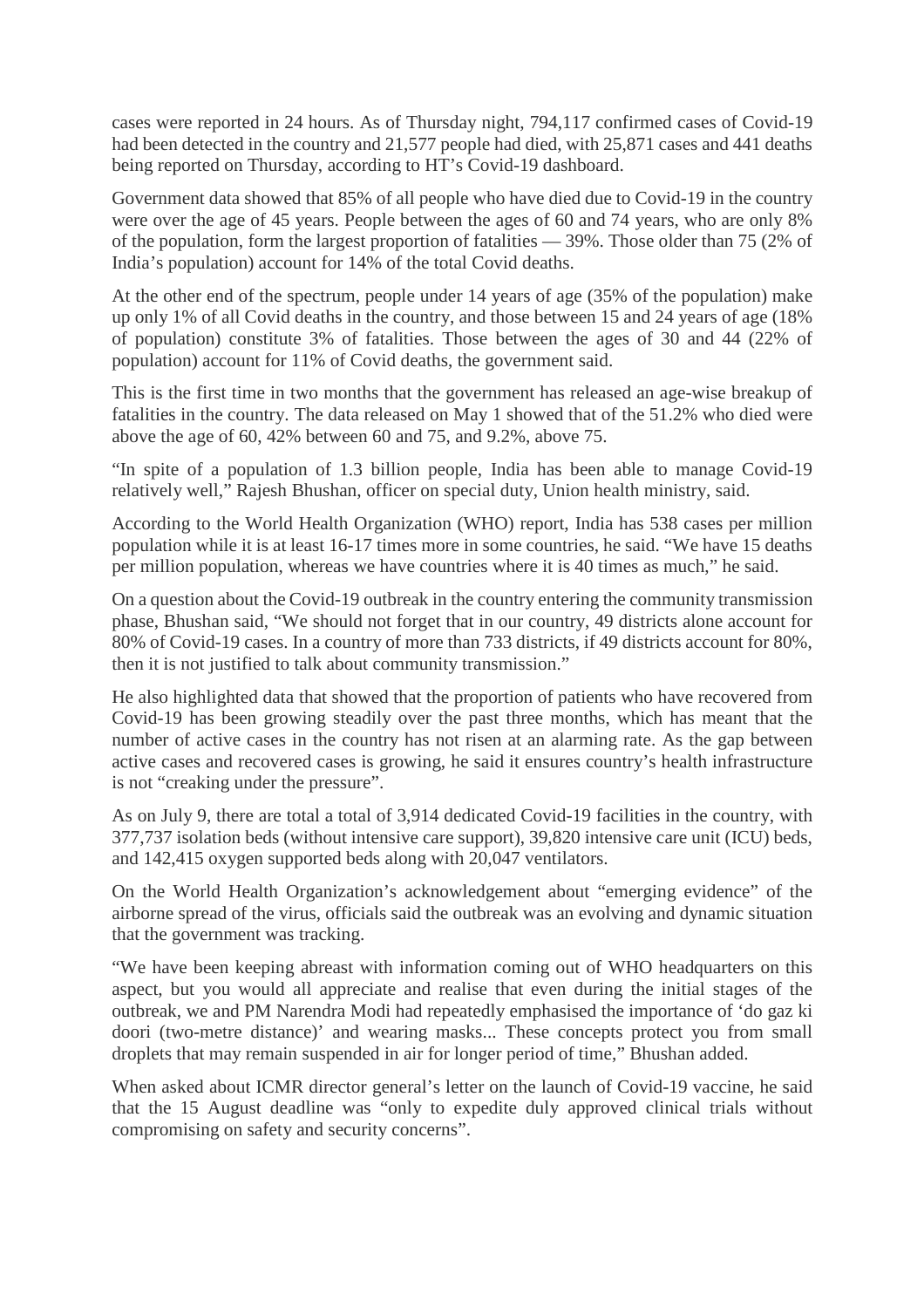Even as 100-odd vaccine candidates are at various stages of development globally, trials for two indigenous vaccine candidates that have also made it to the human clinical trials stage in India are about to start, officials said.

"In record time, indigenous vaccine candidates have been developed for the new disease. The aim of the letter was to ask sites to fast-track it. We need the vaccine today, if we go by conventional methods to develop the vaccine and take two years then it would be of no use," said Dr Nivedita Gupta, senior scientist, epidemiology division, ICMR.

#### **Health Care Services**

**650 more beds in two hospitals in push for infra to fight CovidICU CAPACITY: Two Delhi govt hospitals in Ambedkar Nagar and Burari to open with 200 and 450 Covid beds respectively (Hindustan Times: 2020710)**

https://epaper.hindustantimes.com/Home/ArticleView



The Burari facility, which has a capacity of 700 beds, will also have 250 beds with oxygen

New Delhi : To ramp up the city's hospital bed infrastructure amid a rise in Covid-19 cases, the Delhi government will next week open a newly constructed hospital in Burari and partially start another one in south Delhi's Ambedkar Nagar by the end of this month for coronavirus disease (Covid-19) patients, senior government officials said on Thursday.

The health department has prepared a proposal to first start 200 beds in the 600-bed facility Ambedkar Nagar — seven years after it was first approved — all of which will be dedicated to Covid-19 patients. The proposal is likely to be tabled in the next cabinet meeting, the date for which is yet to be finalised.

Before this hospital is opened, the government will start another of its new hospitals in Burari for Covid-19 patients. The facility, which has a capacity of 700 beds, will start with 450 beds from next week.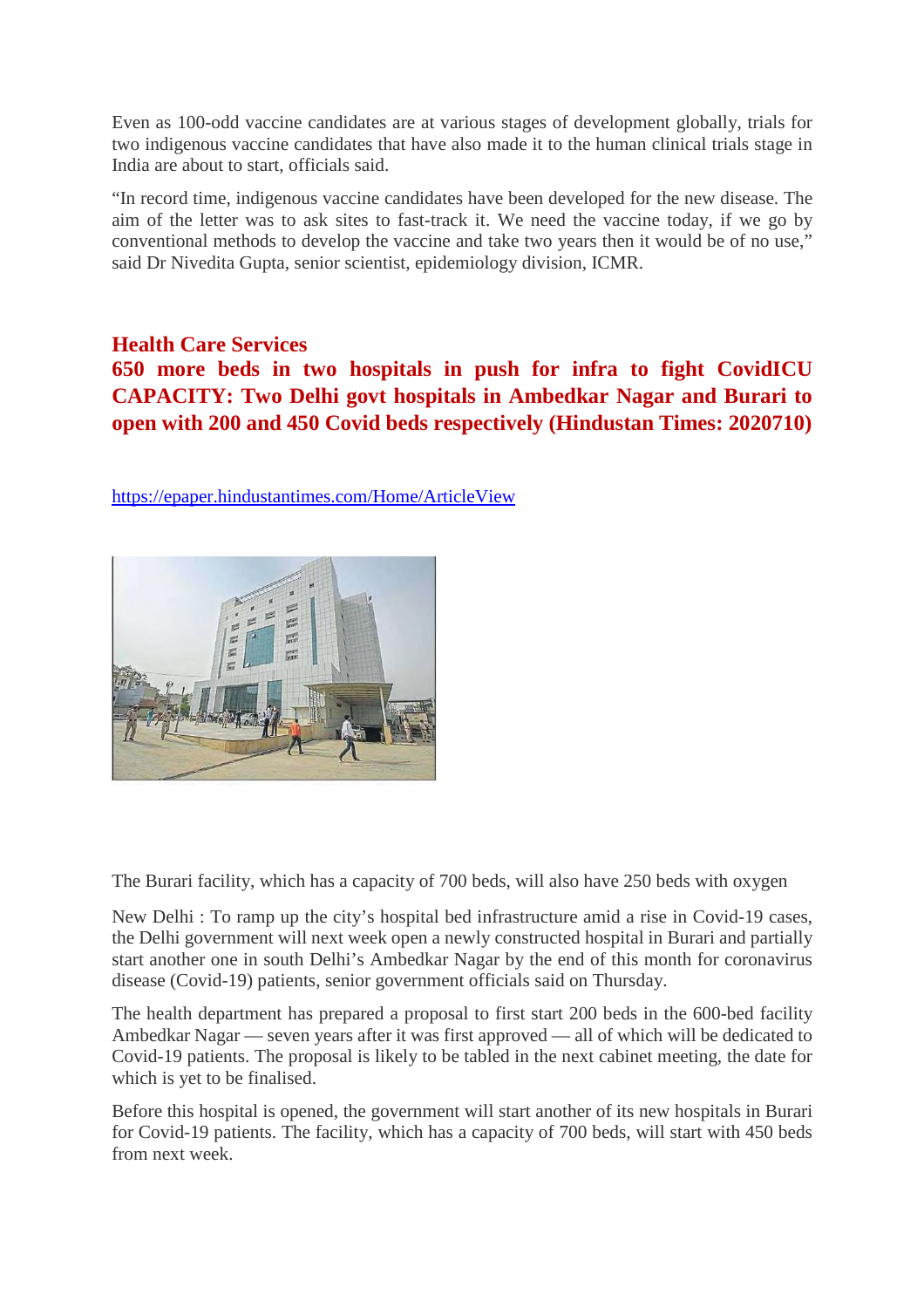"In the case of Burari hospital, just the fire safety clearance is awaited. We are expecting to start 450 beds for Covid patients there from next week. In Ambedkar Nagar, fire safety clearance will take a few more days, so we are expecting to start 200 beds in that facility by the end of the month," said an official from deputy chief minister Manish Sisodia's office. Sisodia is also presently Delhi's health minister.

Government officials, however, clarified that neither the Burari nor the Ambedkar Nagar facilities will have ICU beds. In both hospitals, arrangements have been made for medical and supporting staff, officials said.

"Some of these beds will have oxygen supply and oxygen cylinders, but no ICU bed is being readied in these two facilities yet," a government official said.

In Burari, 250 beds will have oxygen support. "Every third bed here will have an oxygen supply attached to it. Around 125 beds have oxygen supply, and 125 will be provided through oxygen cylinders," the official said.

The hospital in Ambedkar Nagar was approved in 2013 at a cost of Rs 125.9 crore by the Congress government. While initially it planned to house 200 beds, the Aam Aadmi Party government increased the capacity to 600.

Residents of Ambedkar Nagar said the hospital would benefit not just them but also those in nearby areas such as Sangam Vihar, Deoli, Khanpur, Madangir and Dakshinpuri.

"Right now, we just have Batra hospital, which is a private facility. For Covid-19 treatment, there was no government facility in the area. This would help many get free treatment if it is opened," said Satish, who goes by his first name and is a resident of E-Block.

Lalit Kant, a scientist and former head of epidemiology and communicable diseases at ICMR, said the government must focus on increasing ICU beds and ventilator beds. "On Thursday, there were more than 10,300 beds vacant in various hospitals in Delhi. But almost 66% ICU beds in private hospitals and 40% in government hospitals are already occupied. So, the authorities should scale up ICU beds and ventilator beds," he said.

#### **No Community Sprid (The Asian Age: 2020710)**

http://onlineepaper.asianage.com/articledetailpage.aspx?id=14981864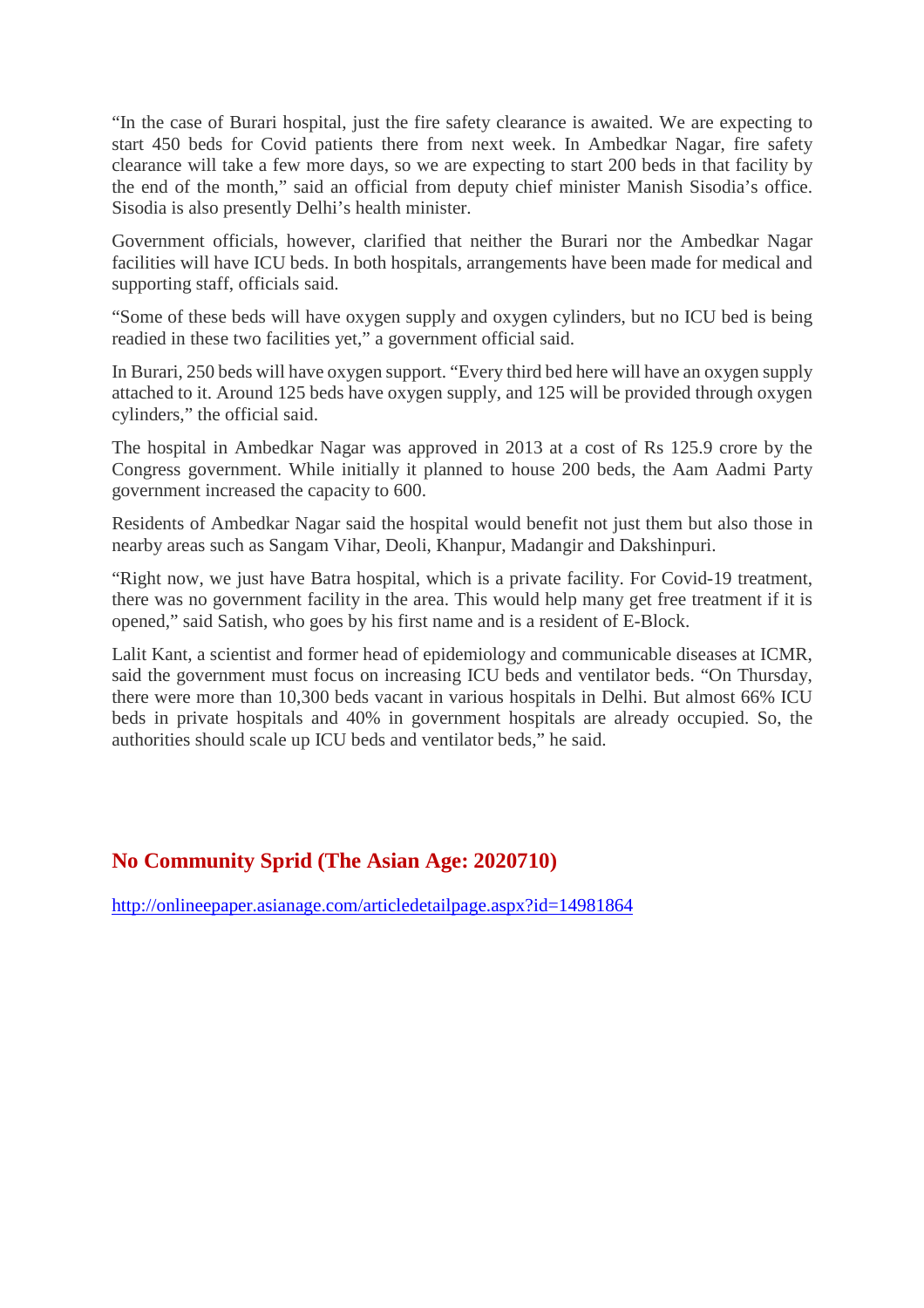## High number of Covid cases largely localised outbreaks: Govt 'No community spread in India'

#### AGE CORRESPONDENT NEW DELHI, JULY 9

Union health ministry on Thursday reiterated that the high number of novel coronavirus cases in India are largely localised outbreaks in some pockets<br>and the deadly virus has still not entered the community transmission stage in the country.

The ministry said that 8 including states. Maharashtra, Tamil Nadu, Delhi, Karnataka and Telangana, account for around 90 per cent of the total active cases in the country and 80 per cent of the active cases have been reported from 49 districts. Similarly, highest fatalities have been largely recorded in 6 states - Maharashtra, Delhi, Gujarat, Tamil

Nadu, Uttar Pradesh and<br>West Bengal — where 86 per cent of the total deaths caused by the virus have occurred. In all, 32 districts account for 80 per cent of these fatalities.

The government is happy with the improving recovery rate which is now 62.09 per cent and the number of recovered persons is 1.75 times that of active cases. The gap between the recovered and active cases is widening and has crossed 2 lakhs. On Thursday. 7,67,296 total cases were recorded in the country out of which 24,879 are fresh ones. In one day, 487 deaths were reported taking total fatalities to 21,129. There are now 2, 69, 789 active cases and 4,76, 377 cured.

Eight states, including Maharashtra, Tamil Nadu, Delhi, Karnataka and Telangana, account for around 90 per cent of the total active cases in the country and 80 per cent of the active cases have been reported from 49 districts.

unfair to compare India with other countries in terms of absolute numbers, India has 195.5 cases per million population which is amongst the lowest in the world. They said deaths per million population in India are 15.31 which translates to a fatality rate of 2.75% while the global deaths per million population stands at 68.7%. "Cases per million population in some countries

are at least 16-17 times more than what it is in India. We have 15 deaths per million population<br>whereas in other countries it is 40 times higher," said Rajesh Bhushan, OSD, ministry of health. On the MIT Study that claimed India will have 2.87 lakh cases per day by February 2021. Mr Bhsuahn said a lot of parameters cannot be interpreted in mathematical models and there is no account of how the virus will behave and how the communities will respond to it.

Meanwhile, Union home ministry said that the situation in Delhi has shown remarkable improvement as the recovery rate goes over 72 per cent and doubling rate is now nearly 30 days.

#### Officials said it would be

#### **Food and Nutrition**

#### **Add fruit, veggies and grains to diet to reduce type 2 diabetes risk (New Kerala: 2020710)**

https://www.newkerala.com/news/2020/122415.htm

Add fruit, veggies and grains to diet to reduce type 2 diabetes risk London, July 9 : Higher consumption of fruit, vegetables and whole-grain foods are associated with a lower risk of developing type 2 diabetes, say researchers.

The findings, published in the journal The BMJ, suggest that even a modest increase in consumption of these foods as part of a healthy diet could help prevent type 2 diabetes.

In the first study, a team of European researchers examined the association between blood levels of vitamin C and carotenoids (pigments found in colourful fruits and vegetables) with the risk of developing type 2 diabetes.

Vitamin C and carotenoid levels are more reliable indicators of fruit and vegetable intake than using dietary questionnaires.The research team compared 9,754 adults with new-onset type 2 diabetes to a group of 13,662 adults who remained free of diabetes.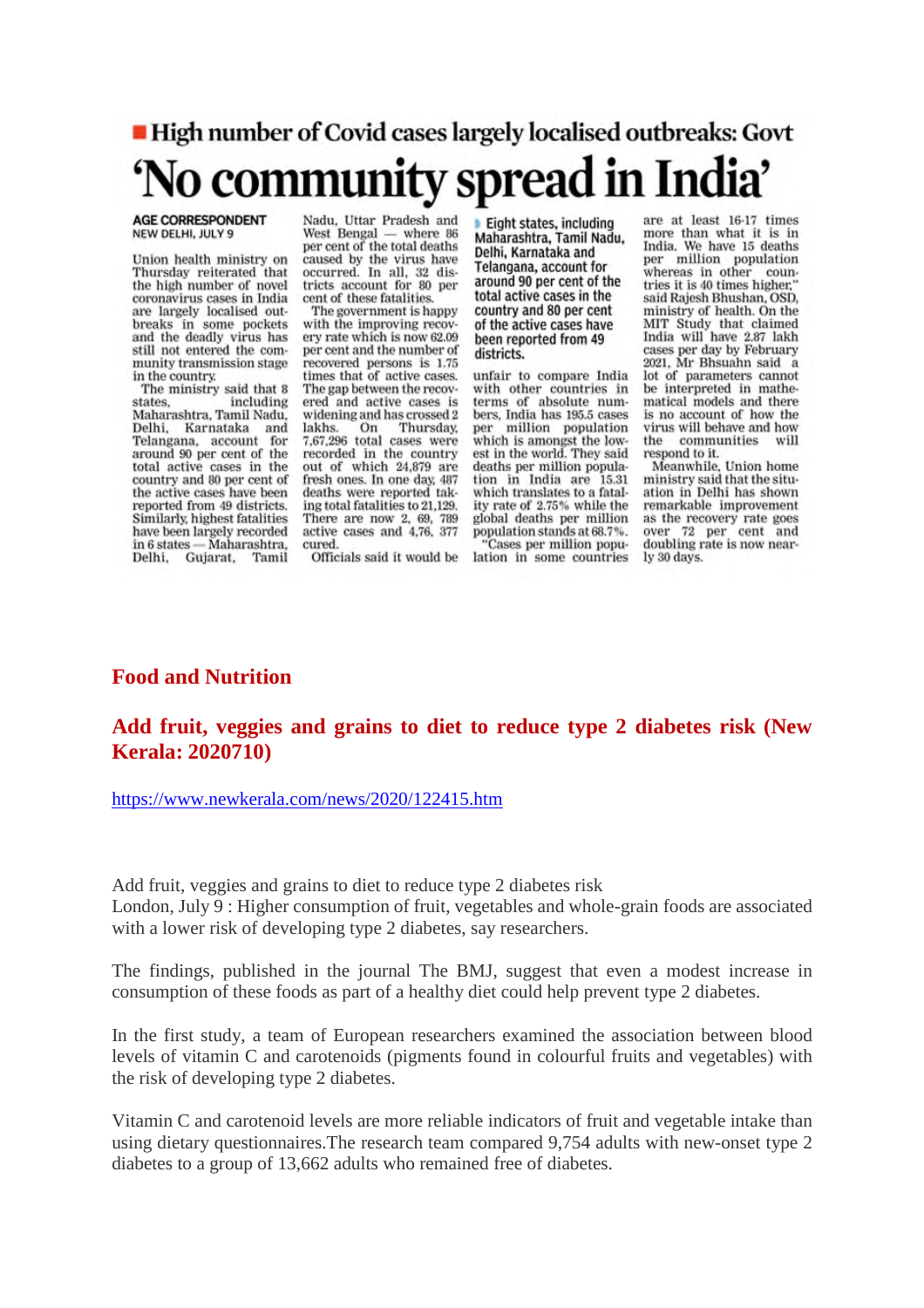The researchers calculate that every 66 grams per day increase in total fruit and vegetable intake was associated with a 25 per cent lower risk of developing type 2 diabetes.

In the second study, the research team used questionnaires to measure the whole grain intake of more than 158,000 women and nearly 37,000 men who were free from diabetes, heart disease and cancer.

After adjusting for lifestyle and dietary risk factors for diabetes, participants in the highest category for total whole grain consumption had a 29 per cent lower rate of type 2 diabetes compared with those in the lowest category.

For individual whole-grain foods, the researchers found that consuming one or more servings a day of whole-grain cold breakfast cereal or dark bread was associated with a lower risk of type 2 diabetes compared with consuming less than one serving a month.

The findings showed that eating two or more servings a week of oatmeal was associated with a 21 per cent lower risk of diabetes, a 15 per cent lower risk for added bran and a 12 per cent lower risk for brown rice and wheat germ, when compared to eating less than one serving a month.

And for fruit and vegetables, the findings also suggest that consumption of even a moderately increased amount among populations who typically consume low levels could help to prevent type 2 diabetes.

#### **Mental health**

#### **Hate desk job? It may be good for your mental health (New Kerala: 2020710)**

https://www.newkerala.com/news/2020/122413.htm

Hate desk job? It may be good for your mental health

London, July 9 : People who work in jobs that require less physical activity - typically office and desk-based jobs - are at a lower risk of subsequent poor cognition than those whose work is more physically active, according to a study.

Lack of physical activity and exercise are known risk factors for major health conditions, including cognitive impairments such as memory and concentration problems.

"Our analysis shows that the relationship between physical activity and cognitive is not straightforward," said study author Shabina Hayat from the University of Cambridge in the UK.

"While regular physical activity has considerable benefits for protection against many chronic diseases, other factors may influence its effect on future poor cognition," Hayat explained.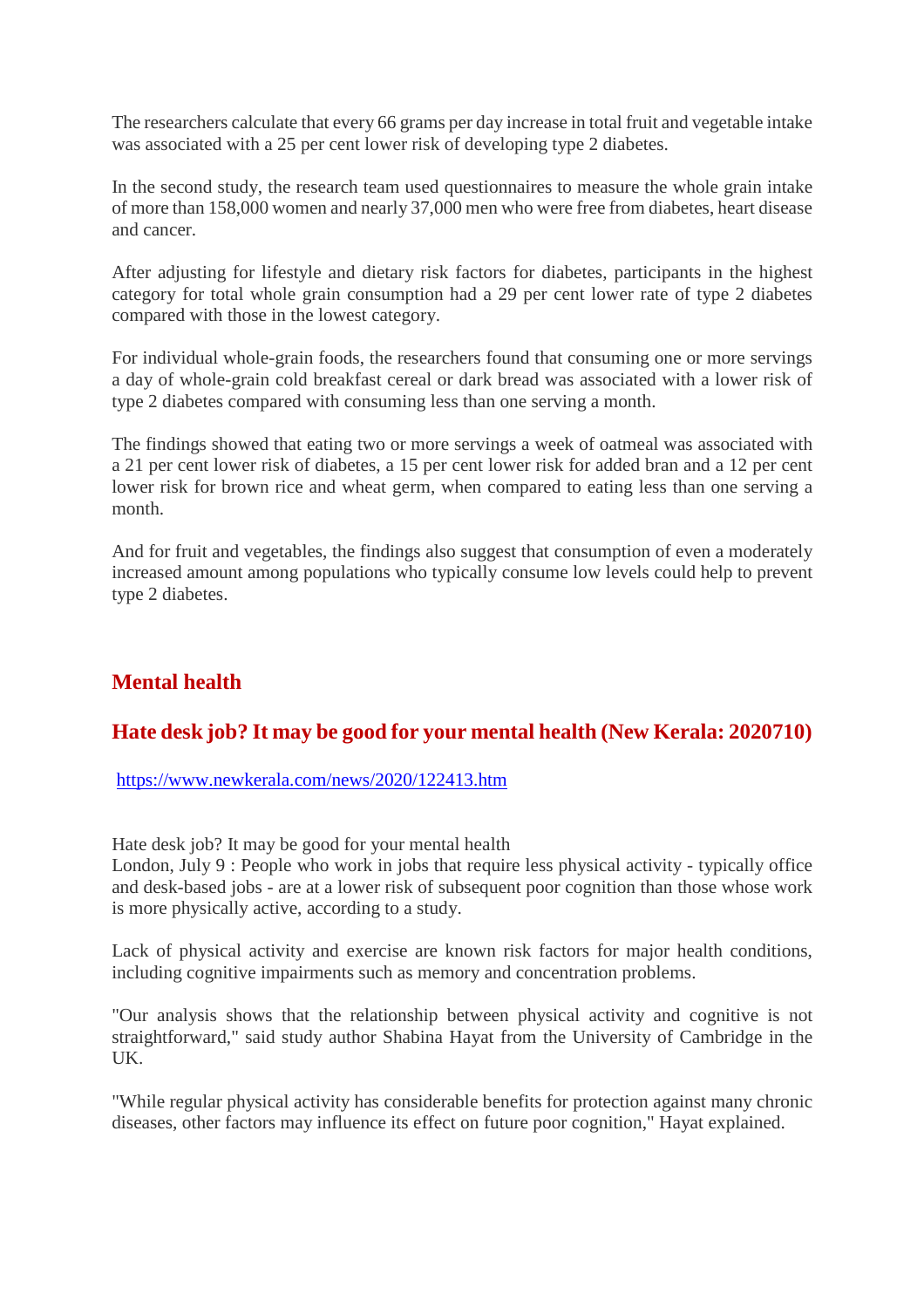For the findings, published in the International Journal of Epidemiology, the research team examined patterns of physical activity among 8,500 men and women who were aged 40-79 years old at the start of the study and who had a wide range of socioeconomic backgrounds and educational attainment.

In particular, the team were able to separate physical activity during work and leisure to see if these had different associations with later-life cognition. As part of the study, participants completed a health and lifestyle questionnaire, including information on the level of physical activity during both work and leisure, and underwent a health examination. After an average 12 years, the volunteers were invited back and completed a battery of tests that measured aspects of their cognition, including memory, attention, visual processing speed and a reading ability test that approximates IQ.

The findings showed that individuals with no qualifications were more likely to have physically active jobs, but less likely to be physically active outside of work.The study found that a physically inactive job (typically a desk-job), is associated with lower risk of poor cognition, irrespective of the level of education. Those who remained in this type of work throughout the study period were the most likely to be in the top 10 per cent of performers.

Those in manual work had almost three times increased risk of poor cognition than those with an inactive job, the researchers said."People who have less active jobs - typically office-based, desk jobs - performed better at cognitive tests regardless of their education," Hayat said.

"This suggests that because desk jobs tend to be more mentally challenging than manual occupations, they may offer protection against cognitive decline," Hayat noted.

#### **Dementia risk**

#### **Hearing, visual impairments linked to elevated dementia risk (New Kerala: 2020710)**

https://www.newkerala.com/news/2020/122405.htm

Researchers have found that older adults with both hearing and visual impairments--or dual sensory impairment--had a significantly higher risk for dementia.

The study, published in the journal Alzheimer's iamp; Dementia Diagnosis, Assessment iamp; Disease Monitoring, said that hearing and vision loss are independently associated with dementia, but the impact of dual sensory impairment on dementia risk is not well understood.

"Evaluation of vision and hearing in older adults may predict who will develop dementia and Alzheimer's," said study lead author Phillip H Hwang from the University of Washington in the US.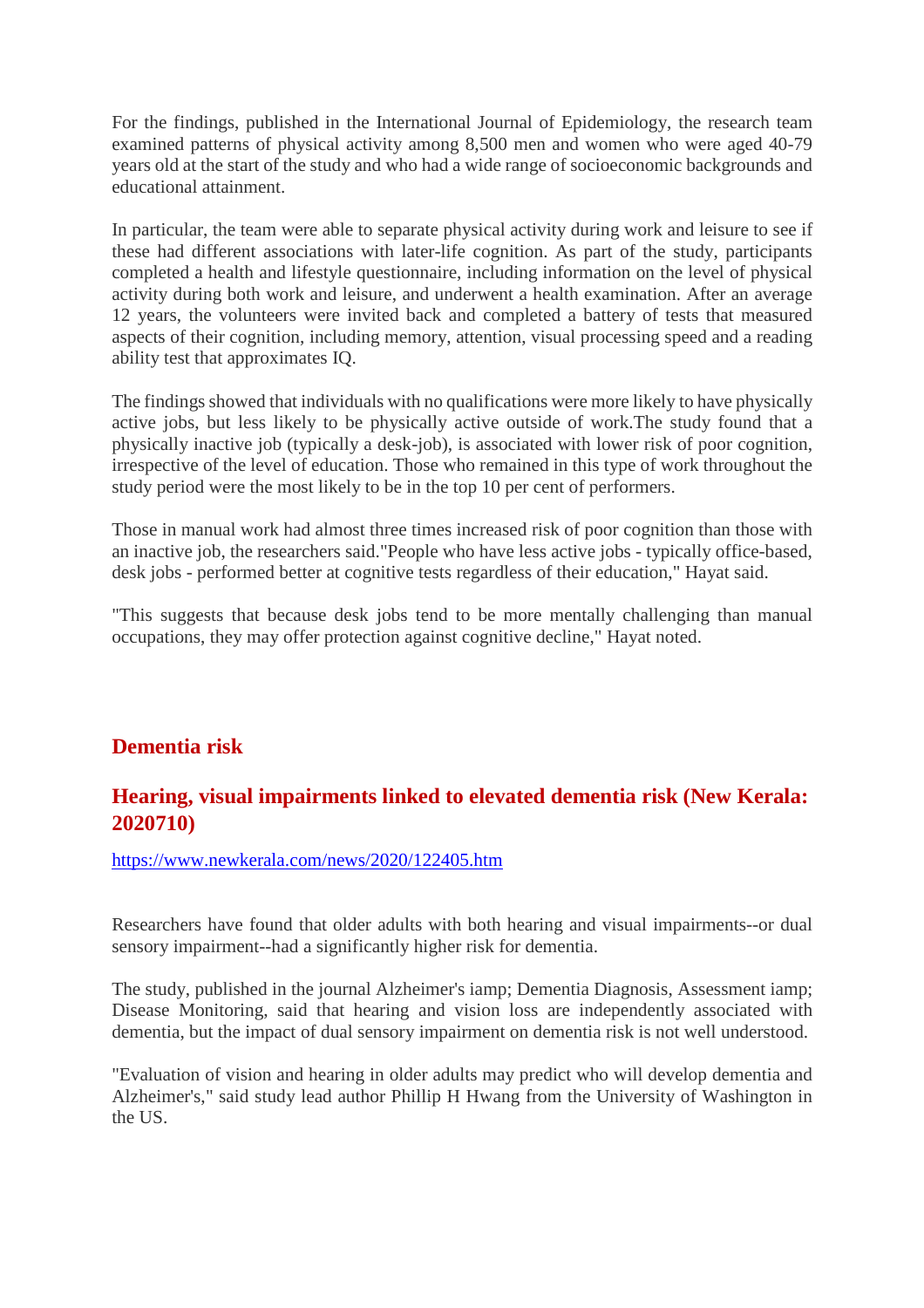"This has important implications on identifying potential participants in prevention trials for Alzheimer's disease, as well as whether treatments for vision and hearing loss can modify risk for dementia," Hwang added.

In the study of 2,051 older adults (22.8 per cent with hearing or visual impairment and 5.1 per cent with both impairments) who were followed over eight years, dual sensory impairment was associated with an 86 per cent higher risk for dementia compared with having no sensory impairments.

During follow-up, dementia developed in 14.3 per cent in those with no sensory impairments, 16.9 per cent in those with one sensory impairment, and 28.8 per cent in those with dual sensory impairment.

The findings showed that participants with dual sensory impairment were also twice as likely to develop Alzheimer's disease (the most common form of dementia) than those without sensory impairments.

"Dual sensory impairment was independently and strongly associated with an increased risk of allacause dementia and Alzheimer's disease," the study author wrote.

The researchers noted that further research is needed to characterise the exact role of sensory impairments and whether treatments that improve sensory function, such as surgery or sensory aids, devices, and prostheses, can modify this risk.

#### **Heart disease**

#### **How good gut bacteria help reduce the risk for heart disease (New Kerala: 2020710)**

Scientists have discovered that one of the good bacteria found in the human gut has a benefit that has remained unrecognized until now -- the potential to reduce the risk for heart disease.

The bacteria's activity in the intestines reduces the production of a chemical that has been linked to the development of clogged arteries. After it's manufactured in the gut, the chemical enters the bloodstream and travels to the liver, where it is converted into its most harmful form.

Ohio State University researchers have traced the bacteria's behaviour to a family of proteins that they suspect could explain other ways that good gut organisms can contribute to human health.

In essence, these microbes compete with bad bacteria for access to the same nutrients in the gut - and if the good bacteria win, they may prevent health problems that can result from how the body metabolizes food.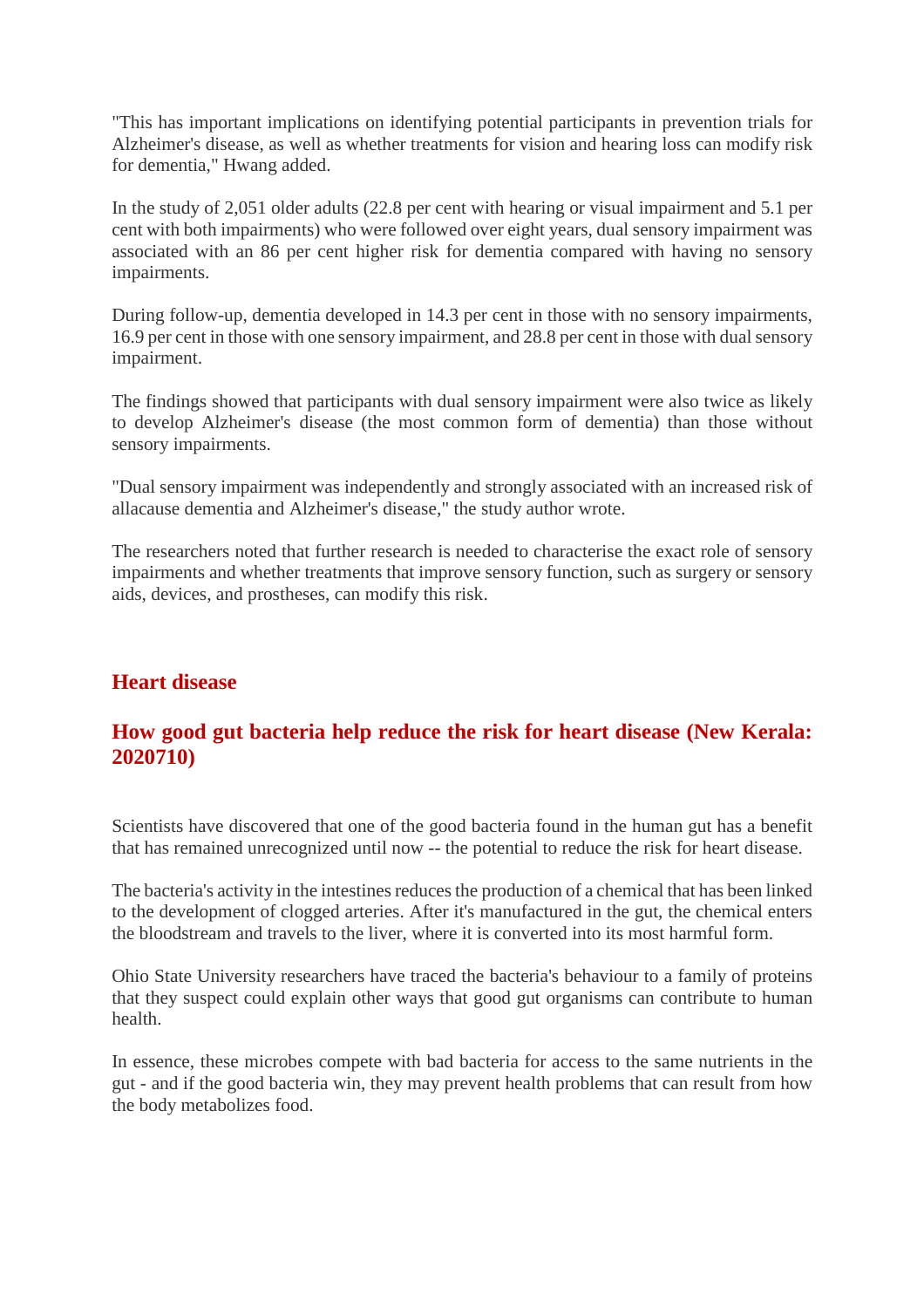Much more work is ahead, but the scientists see the potential for this microbe, Eubacterium limosum, to be used for therapeutic purposes in the future. Previous research has already shown the bacteria is "good" because it calms inflammation in the gut.

"Over the last decade, it has become apparent that bacteria in the human gut influence our health in many ways. The organism we studied affects health by preventing a problematic compound from becoming a worse one," said Joseph Krzycki, professor of microbiology at Ohio State and senior author of the study.

"It's too soon to say whether this bacteria could have therapeutic value. But that's what we're working toward," added Krzycki.

The research appears online and will be published in a future edition of the Journal of Biological Chemistry.

The chemical linked to the clogged arteries that characterize atherosclerosis is called trimethylamine, or TMA. It is produced during metabolism when some intestinal microbes generally the bacteria considered unhelpful to humans - interact with certain nutrients from food. Among those nutrients is L-carnitine, a chemical compound found in meat and fish that is also used as a nutritional supplement to improve recovery after exercise.

Krzycki and his colleagues discovered that E. limosum interacts with L-carnitine in a different way in the gut and that interaction eliminates L-carnitine's role in the production of TMA (other nutrients also participate in TMA production in the gut).

The researchers attribute the bacteria's beneficial behaviour to a protein called MtcB, an enzyme that cuts specific molecules off of compounds to help bacteria generate energy and survive. The process is called demethylation, and involves the removal of one methyl group a carbon atom surrounded by three hydrogen atoms - to change a compound's structure or function.

"The bacteria does this for its own benefit, but it has the downstream effect of reducing the toxicity of TMA," Krzycki said. "Up until now, the only known gut microbial reactions with L-carnitine involved converting it into its bad form. We've discovered that a bacteria known to be beneficial could remove a methyl group and send the resulting product down another pathway without making any other harmful compounds in the process."

In these interactions, L-carnitine functions as a growth substrate - a compound consumed so the organism can live and grow, and also a target for enzyme activity. In the study, the researchers fed E. limosum cultures an assortment of potential substrates, including Lcarnitine. Only when offered L-carnitine did the microbe synthesize the MtcB protein specifically to lop off L-carnitine's methyl group - in essence, MtcB is part of the bacteria's natural way to consume the nutrient.

Krzycki said finding this one significant health benefit in one species of gut bacteria suggests there is still a lot to learn about how gut bacteria can influence health outcomes associated with human metabolism.

"MtcB is part of a family of proteins with thousands of representatives that may use different compounds and change what nutrients bacteria consume in the gut," he said. "These proteins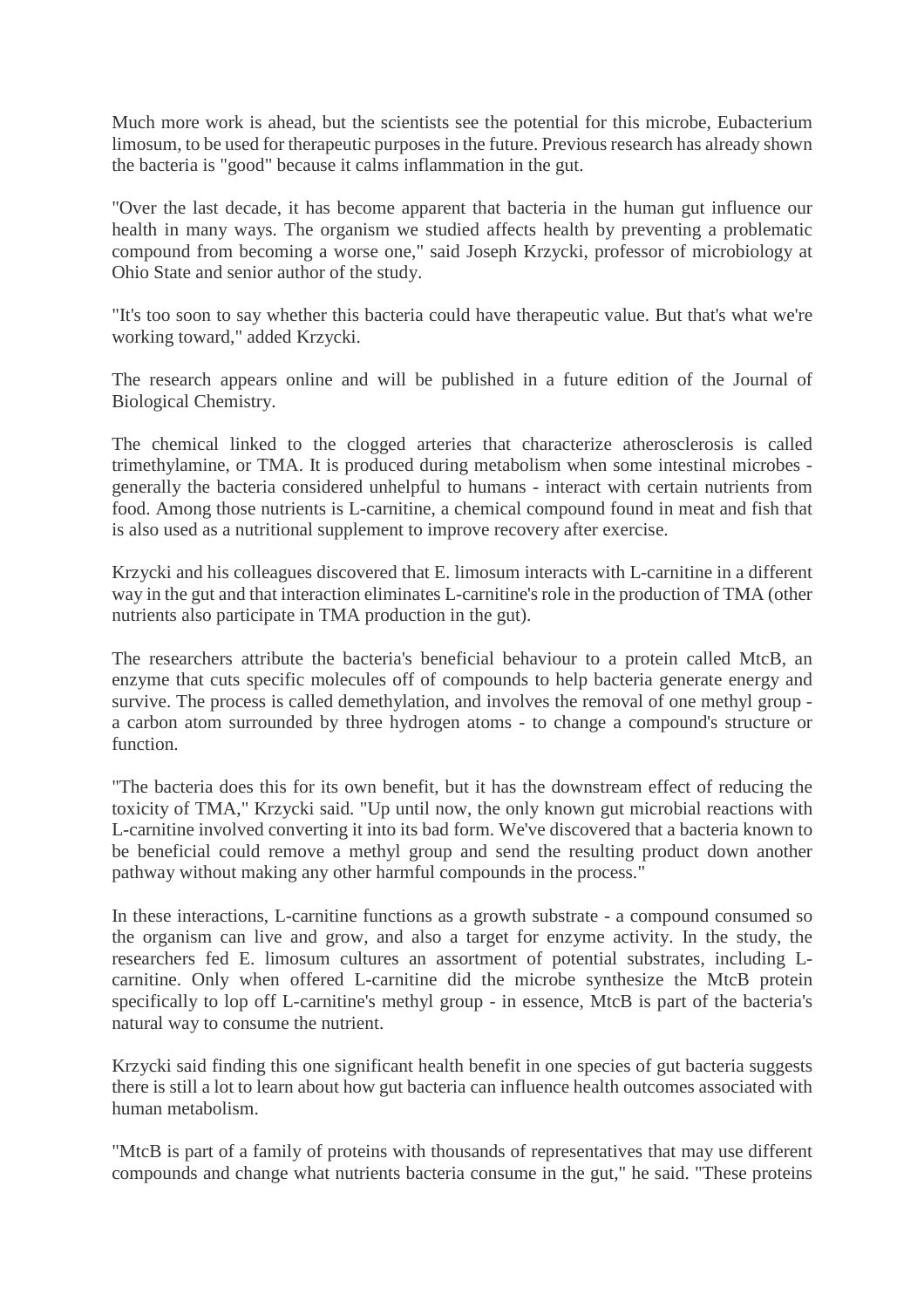may behave very similar chemically, but using different compounds obviously can create big changes as far as biology goes."

#### **Knee osteoarthritis**

#### **Study link certain jobs to higher risk of knee osteoarthritis (New Kerala: 2020710)**

https://www.newkerala.com/news/2020/122173.htm

Sydney [Australia], July 8: Workers in jobs that typically involve frequent climbing, heavy lifting, prolonged kneeling, squatting, and standing are likely to face an increased risk of developing knee osteoarthritis, according to a new study.

Knee osteoarthritis is a highly prevalent, chronic condition and one of the leading contributors to loss of work and disability. To see if certain jobs put individuals at higher risk, investigators analyzed the results of relevant studies published to date. The latest study results are published in Arthritis Care and Research.

The combined results from 71 studies with over 950,000 participants revealed significantly higher odds of knee osteoarthritis in physically demanding job titles including farmers, builders, metal workers, floor layers, miners, cleaners, and service workers.

Compared with sedentary (or low physically active) workers, agricultural workers had up to a 64 per cent increased odds of knee osteoarthritis. Similarly, builders and floor layers had a 63 per cent increased odds of knee osteoarthritis.

"This collaborative research informs workplace regulators by identifying people frequently involved in specific work activities who may be susceptible to knee osteoarthritis, the most common joint disorder worldwide," said lead author Xia Wang, MMed, PhD, of the University of Sydney, in Australia.

"Thus, tailored preventive strategies need to be implemented early on to adapt the aging workforces in many countries that push for longer employment trajectories," Xia Wang added.

#### **Private Lab (Hindustan: 2020710)**

https://epaper.livehindustan.com/imageview\_187175\_86299412\_4\_1\_10-07- 2020 6 i 1 sf.html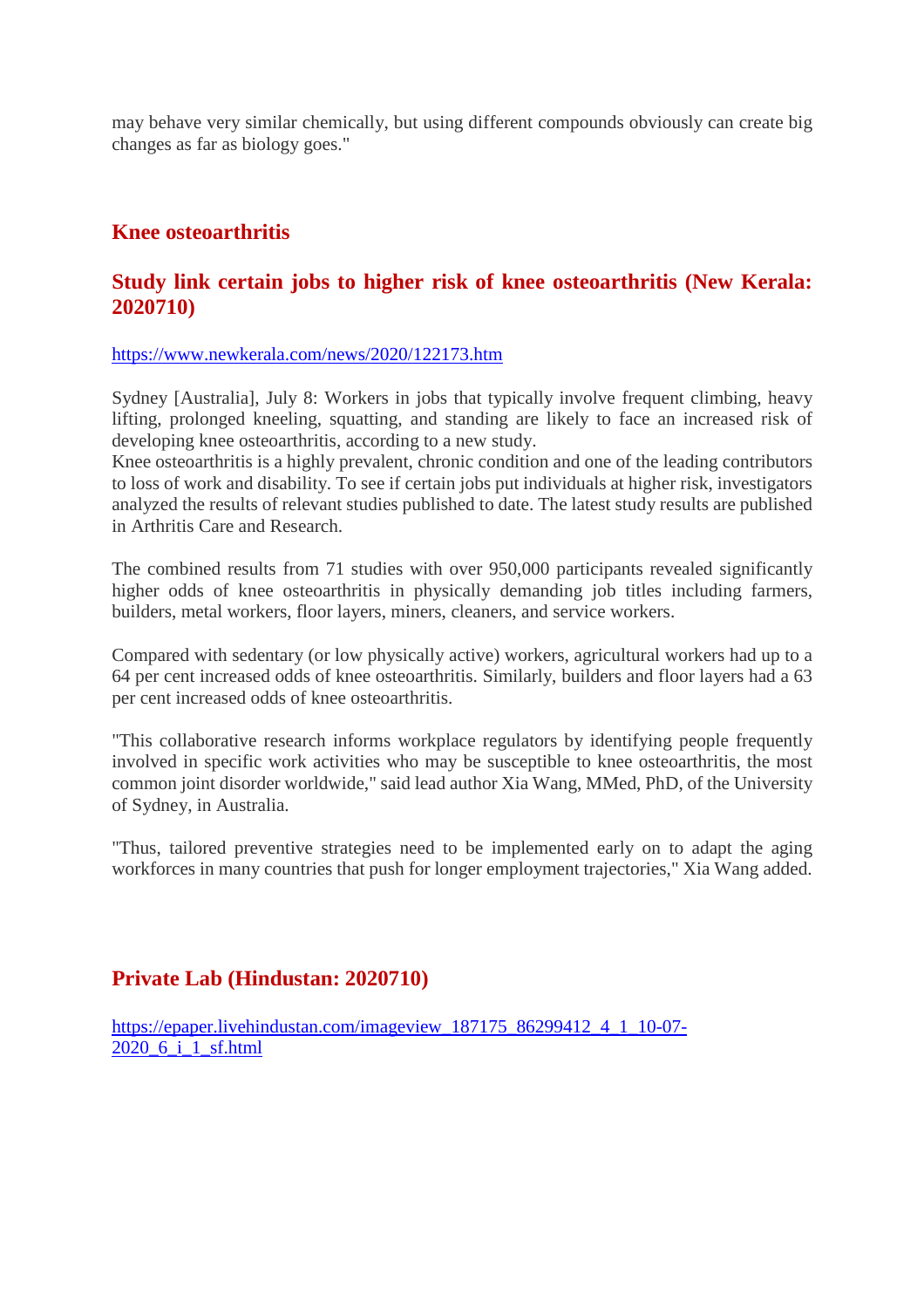# जांच के लिए 900 से 1400 रुपये तक शुल्क, छह घंटे में रिपोर्ट

# निजी लैब में कोरोना की एंटीबॉडी जांच फिर शुरू

नर्ड दिल्ली। वरिष्ट संवाददाता

दिल्ली के निजी लैब में फिर से एंटीबॉडी जांच की अनुमति मिलने के साथ ही यह जांच फिर से शुरू हो गई है। एंटीबॉडी आईजीजी जांच का मकसद यह पता लगाना है कि कोई व्यक्ति पहले कोरोना संक्रमित हुआ था। अगर हुआ था तो क्या उसके शरीर में कोरोना वायरस के संक्रमण से लडने के लिए एंटीबॉडी पैदा हो गए हैं। दिल्ली के निजी लैब में यह जांच 900 से लेकर 1400 रुपये तक में की जा रही है।

23000 नमने लिए गए हैं: दिल्ली के लोगों में कोरोना से लड़ने के लिए क्षमता विकसित हुई है या नहीं, यह जानने के लिए राजधानी में सिरोलॉजिकल सर्वे किया जा रहा है। यह सर्वे 27 जून से शुरू हुआ था और 10 जलाई तक किया जाएगा। यह सर्वे राष्टीय रोग नियंत्रण केंद्र और दिल्ली सरकार के स्वास्थ्य विभाग द्वारा संयुक्त रूप किया जा रहा है। एनसीडीसी द्वारा इस सर्वे में दिल्ली के सभी 11 जिलों की जनसंख्या के मुताबिक नमूने लिए जा रहे हैं। इसमें दिल्ली में अलग-अलग वर्ग और उम्र के 23 हजार लोगों के खन के नमने लेकर जांच की जा रही है। इस सर्वे में एंटीबॉडी जांच की जा रही है।

खुन से होती है एंटीबॉडी जांच : कोई व्यक्ति किसी वायरस का शिकार होता है तो उसके शरीर मे वायरस से लडने के लिए एंटीबॉडीज बन जाती है। शरीर में एंटीबॉडीज का पता लगाने के लिए एंटीबॉडी जांच की जाती है। एंटीबॉडी टेस्ट में ब्लड सैंपल लिया

# दिल्ली में तीन तरह की जांच

राजधानी में कोरोना से जुडी तीन तरह की जांच हो रही है। सबसे सटीक आरटीपीसीआर है। इसके अलावा रैपिड एंटीजन और एंटीबॉडी जांच शामिल हैं।

### एंटीबॉडी

इस जांच में यह पता लगाया जाता है कि कोरोना संक्रमण से लडने के लिए शरीर में एंटीबॉडी यानी लडने की क्षमता विकसित हुई है या नहीं। अगर इस जांच में व्यक्ति के शरीर में एंटीबॉडी पैदा नहीं हुए हैं तो संभव है इस जांच से यह पता न लगे कि कोरोना संक्रमण हुआ है या नहीं। जांच में एंटीबॉडी मिलने का मतलब है कि व्यक्ति को कोरोना संक्रमण हुआ है और शरीर में वायरस के प्रति लडने की क्षमता विकसित हुई है। अगर जांच निगेटिव है तो फिर से आरटीपीसीआर जांच करानी होगी। एंटीबॉडी जांच में खन का सैम्पल लिया जाता है।



आरटीपीसीआर: जांच में नाक 2 और मुंह दोनों से नमूने लिए जाते हैं। जांच लैब में होती है. इसकी रिपोर्ट मिलने में 48 घंटे भी लग जाते हैं।

<mark>।</mark> एंटीजन जांच : रैपिड एंटीजन टेस्ट में नाक से नमना लिया जाता है। नतीजे 30 मिनट में आ जाते हैं। एंटीजन जांच किट 2 से 30 डिग्री तापमान में रखी जाती हैं।

#### विशेषज्ञ की नजर में कौन बेहतर

गंगाराम अस्पताल के वरिष्ट डॉक्टर धीरेन गुप्ता के मुताबिक आरटी पीसीआर जांच रैपिड एंटीजन जांच से बेहतर परिणाम देती है। आरटी पीसीआर जांच में वायरस के आरएनए या डीएनए का पता लगाया जाता है। कोरोना एक आरएनए वायरस है । जांच में आरएनए का पता लगाते हैं । एंटीजन टेस्ट में वायरस के एंटीजन का पता लगाते हैं। यह वायरस का एक प्रोटीन है। ये ऐसे बाहरी तत्व होते हैं जो प्रतिरक्षा तंत्र को एंटीबॉडी बनाने के लिए प्रेरित करते हैं । जांच में निगेटिव परिणाम आने पर आरटीपीसीआर जांच करानी होती है।

जाता है। अंगुली से एक या दो बंद रक्त लेकर जांच की जाती है, जिससे पता चलता है कि इम्यन सिस्टम ने वायरस

को बेअसर करने के लिए एंटीबॉडीज बनाए हैं या नहीं। इसकी रिपोर्ट चार से छह घंटे में आ जाती है।